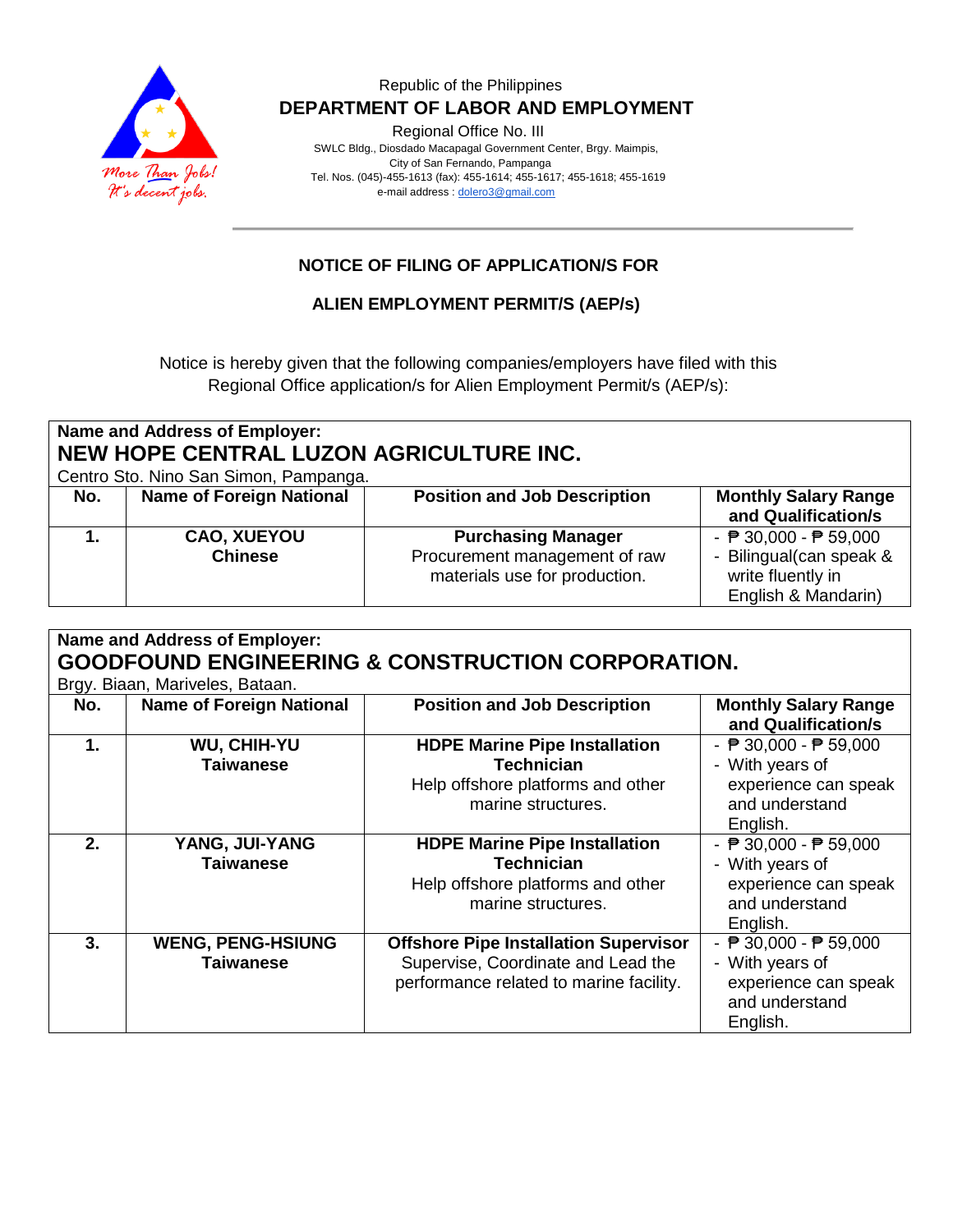

Regional Office No. III

 SWLC Bldg., Diosdado Macapagal Government Center, Brgy. Maimpis, City of San Fernando, Pampanga Tel. Nos. (045)-455-1613 (fax): 455-1614; 455-1617; 455-1618; 455-1619 e-mail address [: dolero3@gmail.com](mailto:dolero3@gmail.com)

|                                                                                                 | Name and Address of Employer:                |                                                                                                                             |                                                                                                                                                                           |  |
|-------------------------------------------------------------------------------------------------|----------------------------------------------|-----------------------------------------------------------------------------------------------------------------------------|---------------------------------------------------------------------------------------------------------------------------------------------------------------------------|--|
| LUCKY SOUTH 99 OUTSOURCING INC.<br>Thai Court, Pulung Maba, Manibaug Paralaya, Porac, Pampanga. |                                              |                                                                                                                             |                                                                                                                                                                           |  |
| No.                                                                                             | <b>Name of Foreign National</b>              | <b>Position and Job Description</b>                                                                                         | <b>Monthly Salary Range</b><br>and Qualification/s                                                                                                                        |  |
| 1.                                                                                              | <b>TRINH THI QUYNH</b><br><b>Vietnamese</b>  | <b>Mandarin Customer Service</b><br>Assist Customer concern.<br>Issue and resolve them in a timely and<br>efficient manner. | - $\overline{P}$ 30,000 - $\overline{P}$ 59,999<br>With 1year<br>experience as<br>customer service<br>Good oral and written<br>communications                             |  |
| 2.                                                                                              | <b>WU, DINGFENG</b><br><b>Chinese</b>        | <b>Mandarin Customer Service</b><br>Assist Customer concern.<br>Issue and resolve them in a timely and<br>efficient manner. | $\overline{P}$ 30,000 − $\overline{P}$ 59,999<br>With 1year<br>experience as<br>customer service<br>Good oral and written<br>communications                               |  |
| 3.                                                                                              | <b>NGUYEN XUAN THUY</b><br><b>Vietnamese</b> | <b>Mandarin Customer Service</b><br>Assist Customer concern.<br>Issue and resolve them in a timely and<br>efficient manner. | $\overline{P}$ 30,000 − $\overline{P}$ 59,999<br>With 1year<br>experience as<br>customer service<br>Good oral and written<br>communications                               |  |
| 4.                                                                                              | YANG, LEI<br><b>Chinese</b>                  | <b>Mandarin Customer Service</b><br>Assist Customer concern.<br>Issue and resolve them in a timely and<br>efficient manner. | - $\overline{P}$ 30,000 - $\overline{P}$ 59,999<br>With 1year<br>experience as<br>customer service<br>Good oral and written<br>$\overline{\phantom{a}}$<br>communications |  |
| 5.                                                                                              | ZHANG, HENGZHAO<br><b>Chinese</b>            | <b>Mandarin Customer Service</b><br>Assist Customer concern.<br>Issue and resolve them in a timely and<br>efficient manner. | $\overline{P}$ 30,000 − $\overline{P}$ 59,999<br>With 1year<br>experience as<br>customer service<br>Good oral and written<br>communications                               |  |
| 6.                                                                                              | ZHU, XINGFA<br><b>Chinese</b>                | <b>Mandarin Customer Service</b><br>Assist Customer concern.<br>Issue and resolve them in a timely and<br>efficient manner. | $\overline{P}$ 30,000 − $\overline{P}$ 59,999<br>With 1year<br>experience as<br>customer service<br>Good oral and written<br>communications                               |  |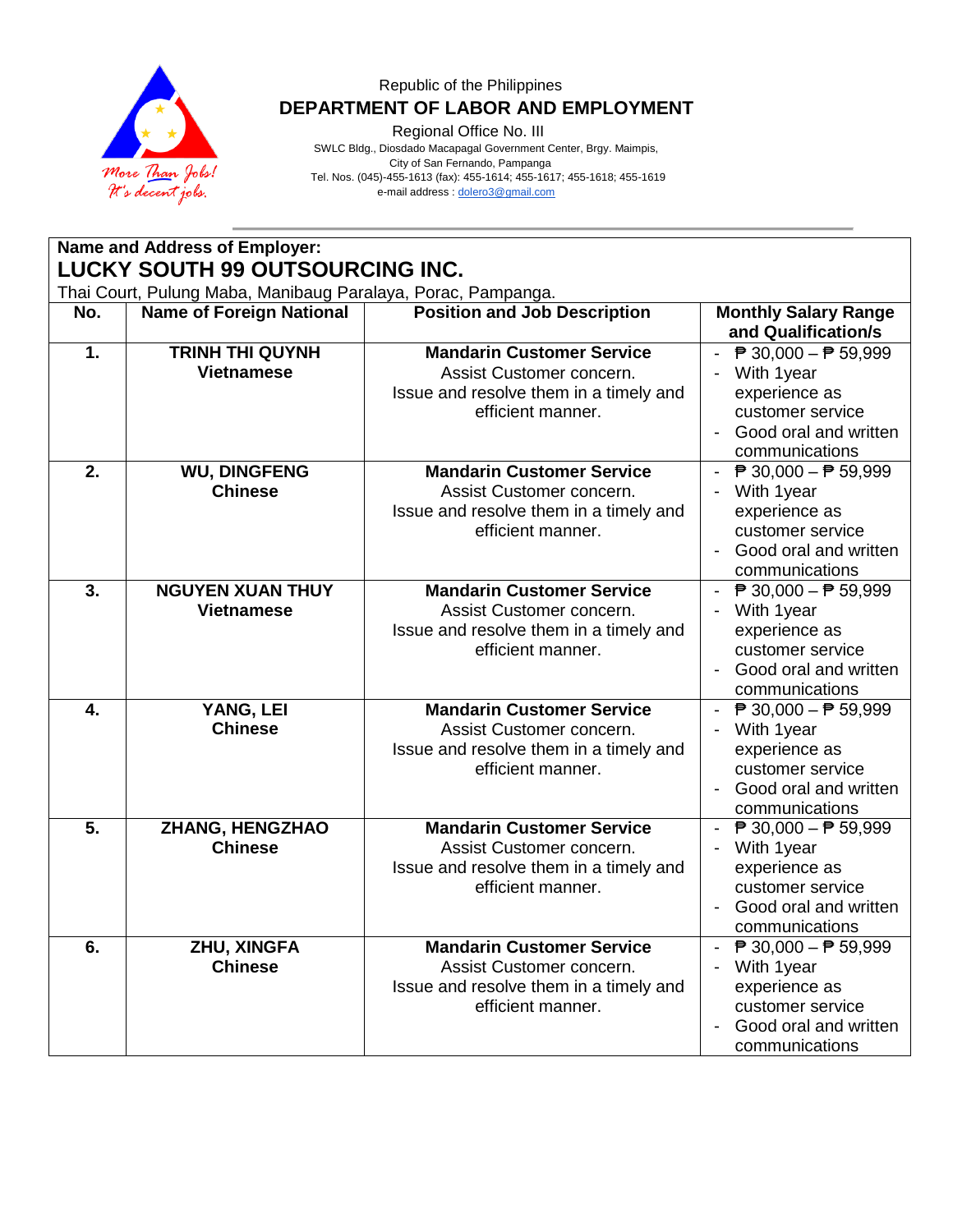

Regional Office No. III

 SWLC Bldg., Diosdado Macapagal Government Center, Brgy. Maimpis, City of San Fernando, Pampanga Tel. Nos. (045)-455-1613 (fax): 455-1614; 455-1617; 455-1618; 455-1619 e-mail address [: dolero3@gmail.com](mailto:dolero3@gmail.com)

| Name and Address of Employer:<br><b>DAEBANG HILLS INC.</b><br>Lot-4 Furniture Village Fil-am F-ship Hi-way, Cutcut, Angeles City. |                                 |                                                                                         |                                                                                                                                                                 |
|-----------------------------------------------------------------------------------------------------------------------------------|---------------------------------|-----------------------------------------------------------------------------------------|-----------------------------------------------------------------------------------------------------------------------------------------------------------------|
| No.                                                                                                                               | <b>Name of Foreign National</b> | <b>Position and Job Description</b>                                                     | <b>Monthly Salary Range</b><br>and Qualification/s                                                                                                              |
| 1.                                                                                                                                | LEE, JIYEUN<br>Korean           | <b>Chief Controller</b><br>To take charge of the company's<br>treasury and finance.     | <b>₱ 30,000 – ₱ 59,999</b><br>$\overline{\phantom{0}}$<br>With experience as<br>real estate business<br><b>Chief Controller</b>                                 |
| 2.                                                                                                                                | <b>YEONGMIN</b><br>Korean       | <b>Chief Operations Manager</b><br>To take charge of the company's daily<br>operations. | - $\overline{P}$ 30,000 - $\overline{P}$ 59,999<br>With experience as<br>$\overline{\phantom{a}}$<br>real estate business<br><b>Chief Operations</b><br>Manager |

| <b>Name and Address of Employer:</b>                                                                       |                                        |                                                                                                                                                                                                 |                                                                                                                                                                                      |  |
|------------------------------------------------------------------------------------------------------------|----------------------------------------|-------------------------------------------------------------------------------------------------------------------------------------------------------------------------------------------------|--------------------------------------------------------------------------------------------------------------------------------------------------------------------------------------|--|
| <b>CGC TECHNOLOGIES INC.</b><br>Bldg. 1 and 2 Sunvalley Business Hub, T-309 Jose Abad Santos Avenue, CFZP. |                                        |                                                                                                                                                                                                 |                                                                                                                                                                                      |  |
| No.                                                                                                        | <b>Name of Foreign National</b>        | <b>Position and Job Description</b>                                                                                                                                                             | <b>Monthly Salary Range</b><br>and Qualification/s                                                                                                                                   |  |
| 1.                                                                                                         | LU, TIANHUA<br><b>Chinese</b>          | <b>Customer Service Representative</b><br>Interacting with customers to provide<br>information in response to inquiries,<br>analyzing customer problems, handling,<br>and resolving complaints. | $ \overline{P}$ 30,000 $ \overline{P}$ 59,999<br>- Fluent in Mandarin<br>language (can read and<br>write)<br>- Ability to understand<br>and grasp basic<br>customer service skills   |  |
| 2.                                                                                                         | <b>WU, WENHUA</b><br><b>Chinese</b>    | <b>Customer Service Representative</b><br>Interacting with customers to provide<br>information in response to inquiries,<br>analyzing customer problems, handling,<br>and resolving complaints. | - $\overline{P}$ 30,000 - $\overline{P}$ 59,999<br>- Fluent in Mandarin<br>language (can read and<br>write)<br>- Ability to understand<br>and grasp basic<br>customer service skills |  |
| 3.                                                                                                         | <b>WANG, JIACHEN</b><br><b>Chinese</b> | <b>Customer Service Representative</b><br>Interacting with customers to provide<br>information in response to inquiries,<br>analyzing customer problems, handling,<br>and resolving complaints. | - $\overline{P}$ 30,000 - $\overline{P}$ 59,999<br>- Fluent in Mandarin<br>language (can read and<br>write)<br>- Ability to understand<br>and grasp basic<br>customer service skills |  |